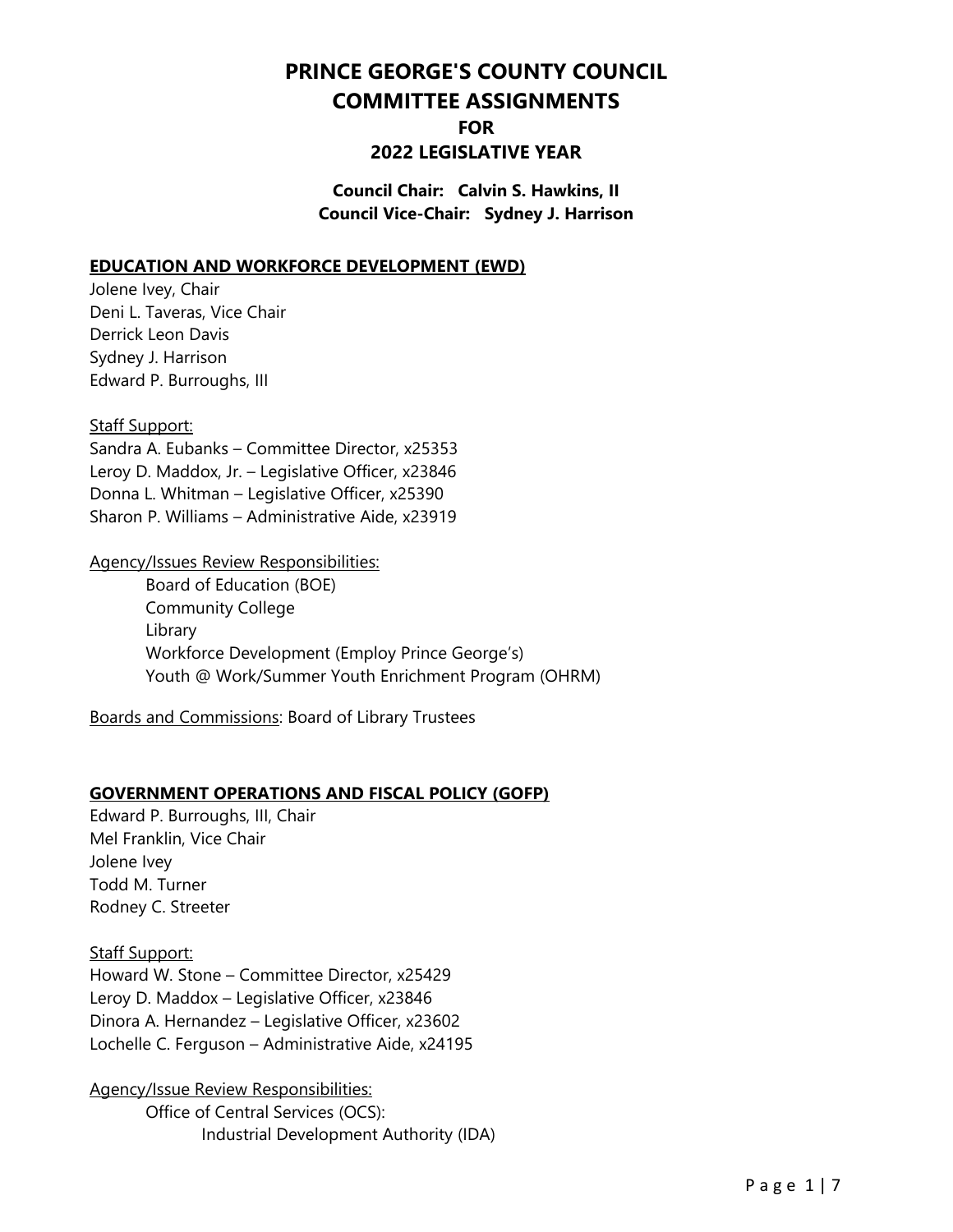Supplier Development and Diversity Division (SDDD) Office of Community Relations Board of Elections Office of Ethics and Accountability Office of Finance Office of Human Rights Board of License Commissioners Office of Human Resources Management (OHRM) Personnel Board Office of Information Technology (OIT) Office of Law Office of Management and Budget (OMB) Revenue Authority (Parking Authority) Salary Plans/Contracts Budget Amendments Council Rules TIF, PILOT and EDI – Economic Development Incentives

Boards and Commissions: Board of Ethics, Human Relations Commission, Spending Affordability Committee, Cable Television Commission, Personnel Board

## **HEALTH, HUMAN SERVICES AND PUBLIC SAFETY (HHSPS)**

Sydney J. Harrison, Chair Derrick Leon Davis, Vice Chair Mel Franklin Rodney C. Streeter Thomas E. Dernoga

Staff Support: Nathaniel K. Tutt, III – Committee Director, x24812 Leroy D. Maddox, Jr. – Legislative Officer, x23846 Donna L. Whitman – Legislative Officer, x25390 Lochelle C. Ferguson – Administrative Aide, x24195

Agency/Issue Review Responsibilities:

Family Services **Health** Social Services Police and CCOP **Sheriff** State's Attorney Circuit Court & Orphan's Court **Corrections** Fire/EMS Department/Volunteer Fire Homeland Security

Boards and Commissions: Fire Commission, Board of Social Services, Commission for Individuals with Disabilities, Advisory Committee on Aging, Commission for Veterans, Commission for Women, Mental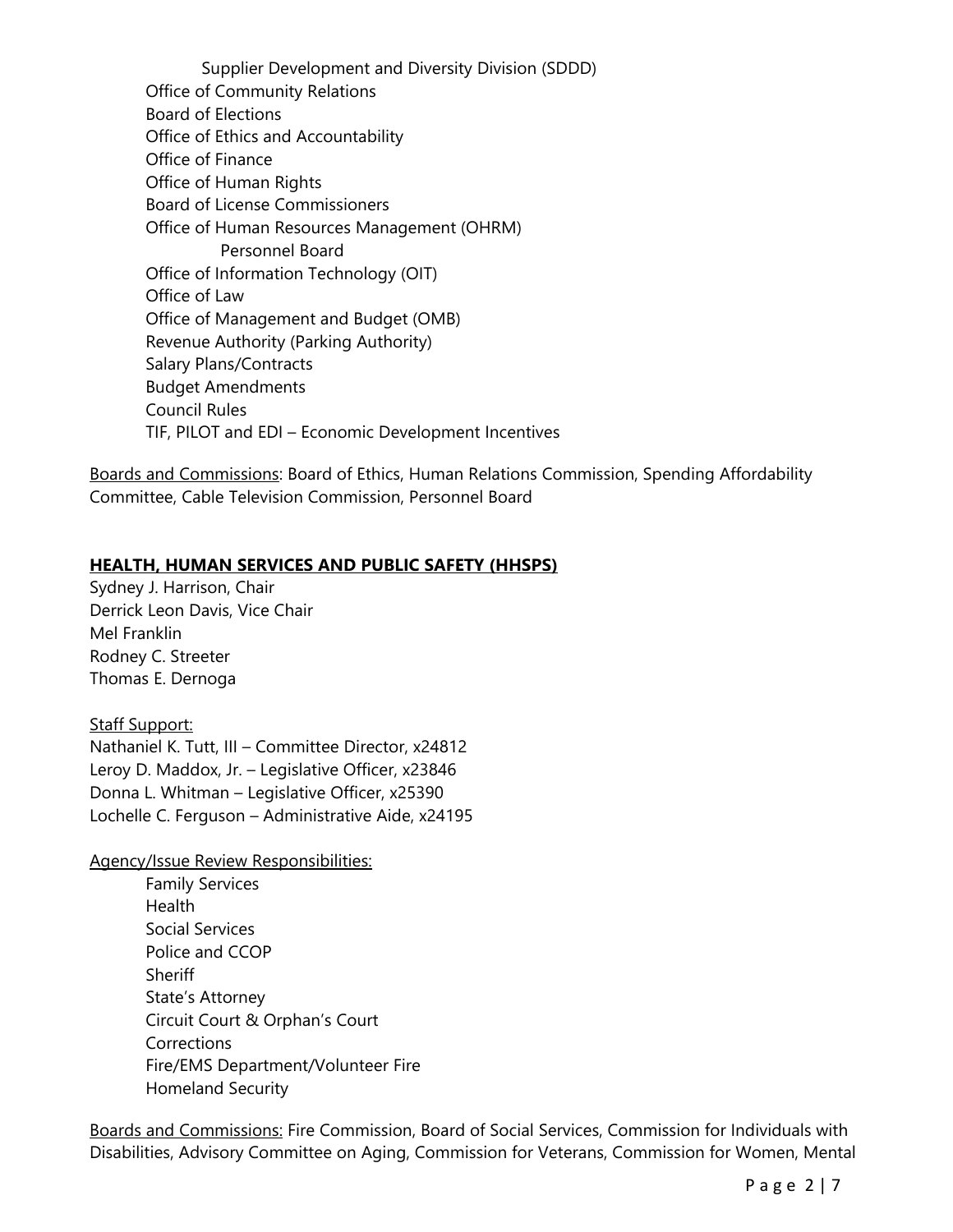Health Advisory Committee, Commission for Children, Youth and Families, Youth Commission, Arts and Humanities Council, Adult Public Guardianship Review Board, Commission on Fathers, Men, and Boys

#### **PLANNING, HOUSING AND ECONOMIC DEVELOPMENT (PHED)**

Mel Franklin, Chair Dannielle M. Glaros, Vice Chair Derrick Leon Davis Sydney J. Harrison Todd M. Turner

## Staff Support:

Jacqueline W. Brown – Committee Director, x23718 Karen T. Zavakos – Legislative Officer, x23435 Dinora A. Hernandez – Legislative Officer, x23602 Monica Best-James – Legislative Officer, x22072 Kathleen H. Canning – Legislative Officer, x23186 Charlotte D. Aheart – Administrative Aide, x24199

#### Agency/Issues Review Responsibilities

M-NCPPC People's Zoning Counsel Zoning/Subdivision Bills Economic Development Corp. & FSC First Experience Prince George's (Conference & Visitor's Bureau) Housing & Redevelopment Authority (DHCD) Revenue Authority (development projects only) Dept. of Permitting, Inspections & Enforcement (DPIE)

Boards and Commissions: Commission on Common Ownership Communities, Historic Preservation Commission, Nuisance Abatement Board, Parks and Recreation Advisory Board, Minority Business Opportunities Commission

## **TRANSPORTATION, INFRASTRUCTURE, ENERGY AND ENVIRONMENT (TIEE)**

Rodney C. Streeter, Chair Todd M. Turner, Vice Chair Dannielle M. Glaros Deni L. Taveras Thomas E. Dernoga

Staff Support: Kenneth Battle – Committee Director, x23698 Kathleen H. Canning – Legislative Officer, x23186 Ellis F. Watson – Legislative Officer, x24900 Shirley M. Anglin – Administrative Aide, x23694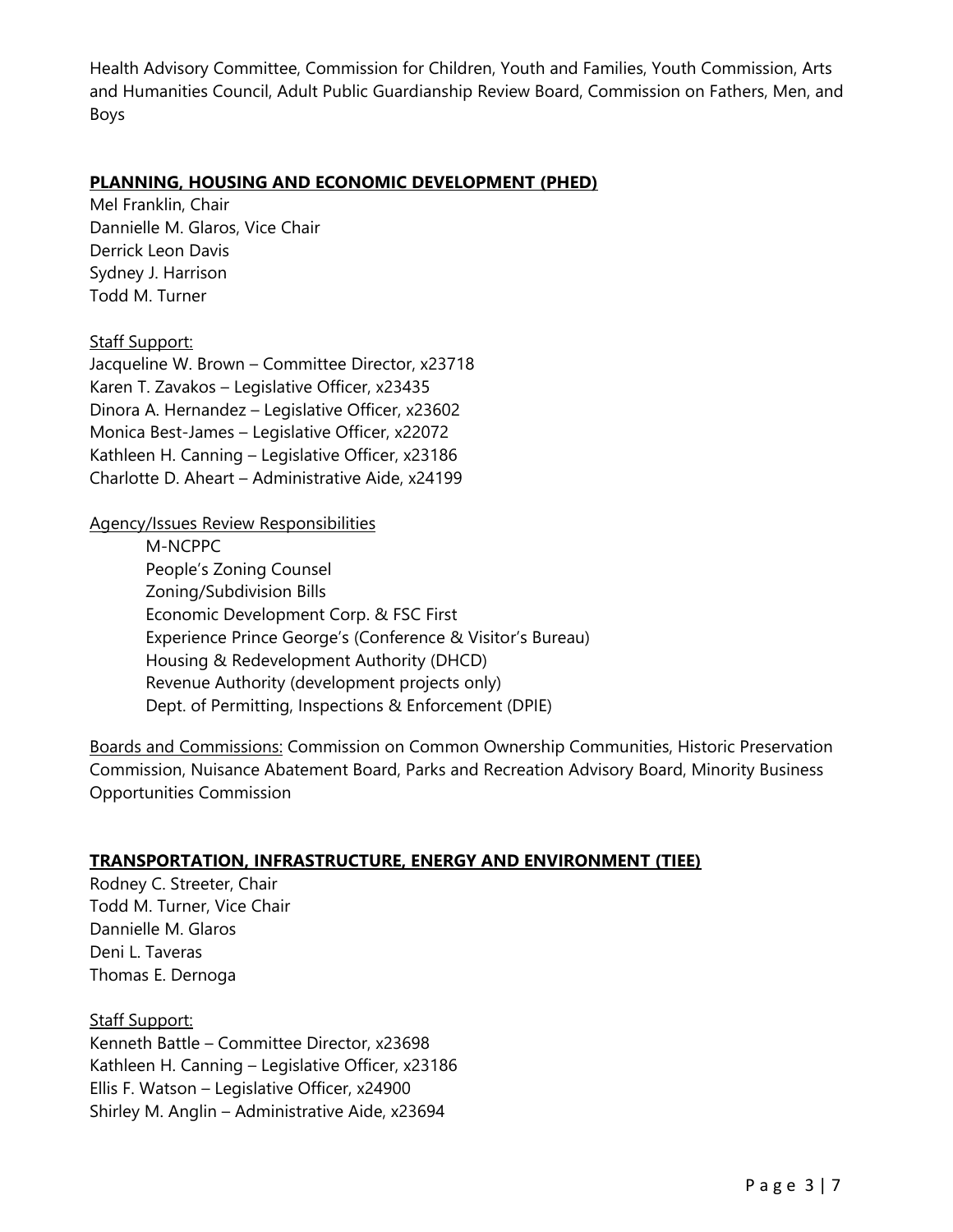Agency/Issues Review Responsibilities

Dept. of the Environment (DoE) Dept. of Public Works & Transportation (DPW&T) **WSSC** WMATA & Purple Line Transportation Oversight including Taxicabs & Limousines OCS (Energy Manager only) Agricultural & Soil Conservation Boards and Commissions: Solid Waste Advisory Commission, Taxicab Board, Agricultural Resources Advisory Committee, Washington Suburban Transit Commission, Agricultural Land Preservation Advisory Board

# **GENERAL ASSEMBLY (GA)**

Deni L. Taveras, Chair Edward P. Burroughs, III, Vice Chair Jolene Ivey Thomas E. Dernoga Dannielle M. Glaros

Staff Support: Kenneth Battle – Committee Director, x23698 Monica Best James – Legislative Officer, x22072 Edwin Brown, Jr. – Administrative Aide, x23758

Issues Review Responsibilities: General Assembly Legislation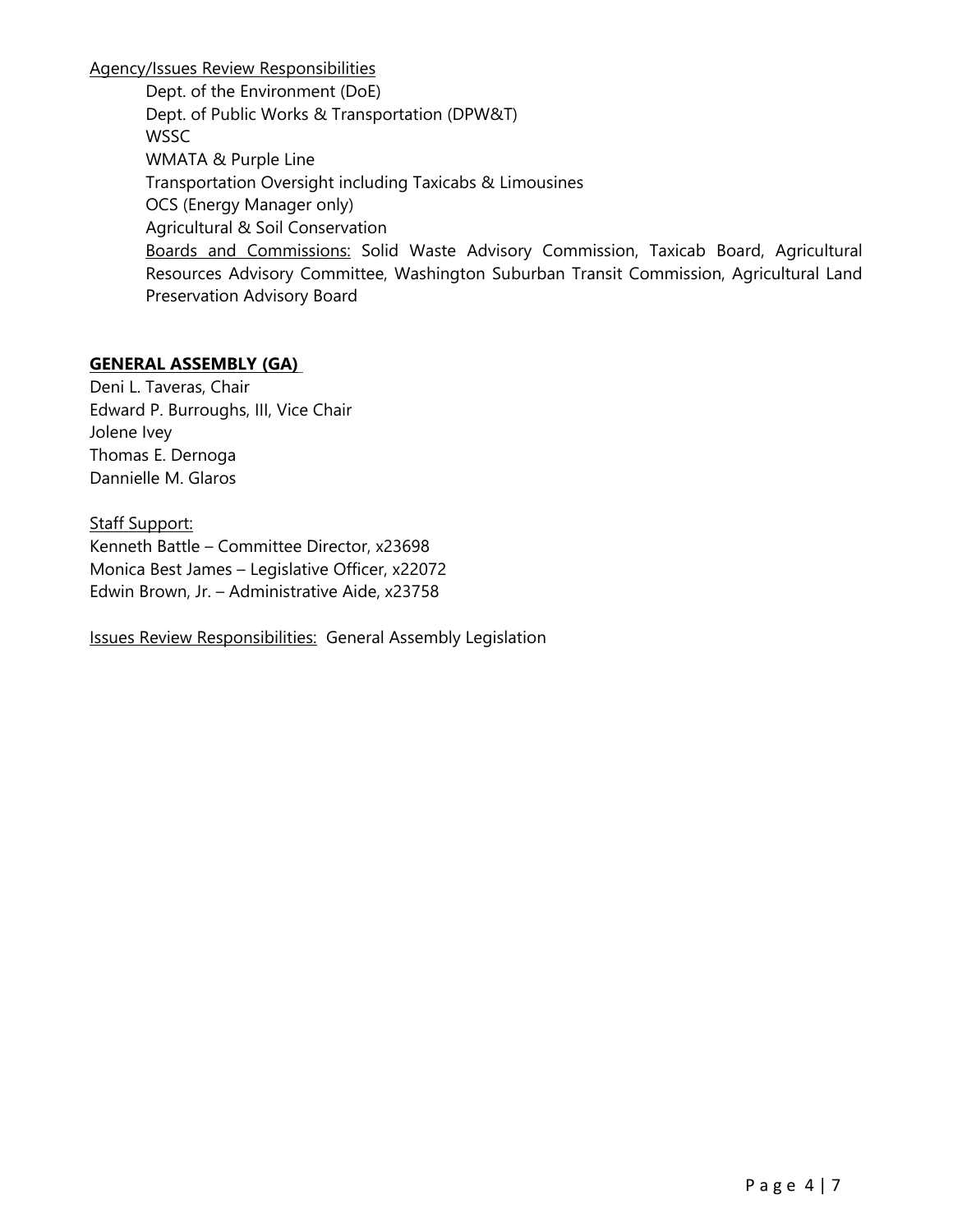#### **COUNCIL OF GOVERNMENTS APPOINTMENTS 2022**

# **BOARD OF DIRECTORS**

Sydney J. Harrison Calvin S. Hawkins, II

#### **TRANSPORTATION PLANNING BOARD (TPB)**

Mel Franklin Deni L. Taveras

#### **METROPOLITAN WASHINGTON AIR QUALITY COMMITTEE**

Thomas E. Dernoga

## **REGION FORWARD COALITION**

Dannielle M. Glaros

#### **HUMAN SERVICES AND PUBLIC SAFETY POLICY COMMITTEE**

Calvin S. Hawkins, II

## **CHESAPEAKE BAY AND WATER RESOURCES POLICY COMMITTEE**

Sydney Harrison

## **CLIMATE, ENERGY AND ENVIRONMENT POLICY COMMITTEE**

Deni L. Taveras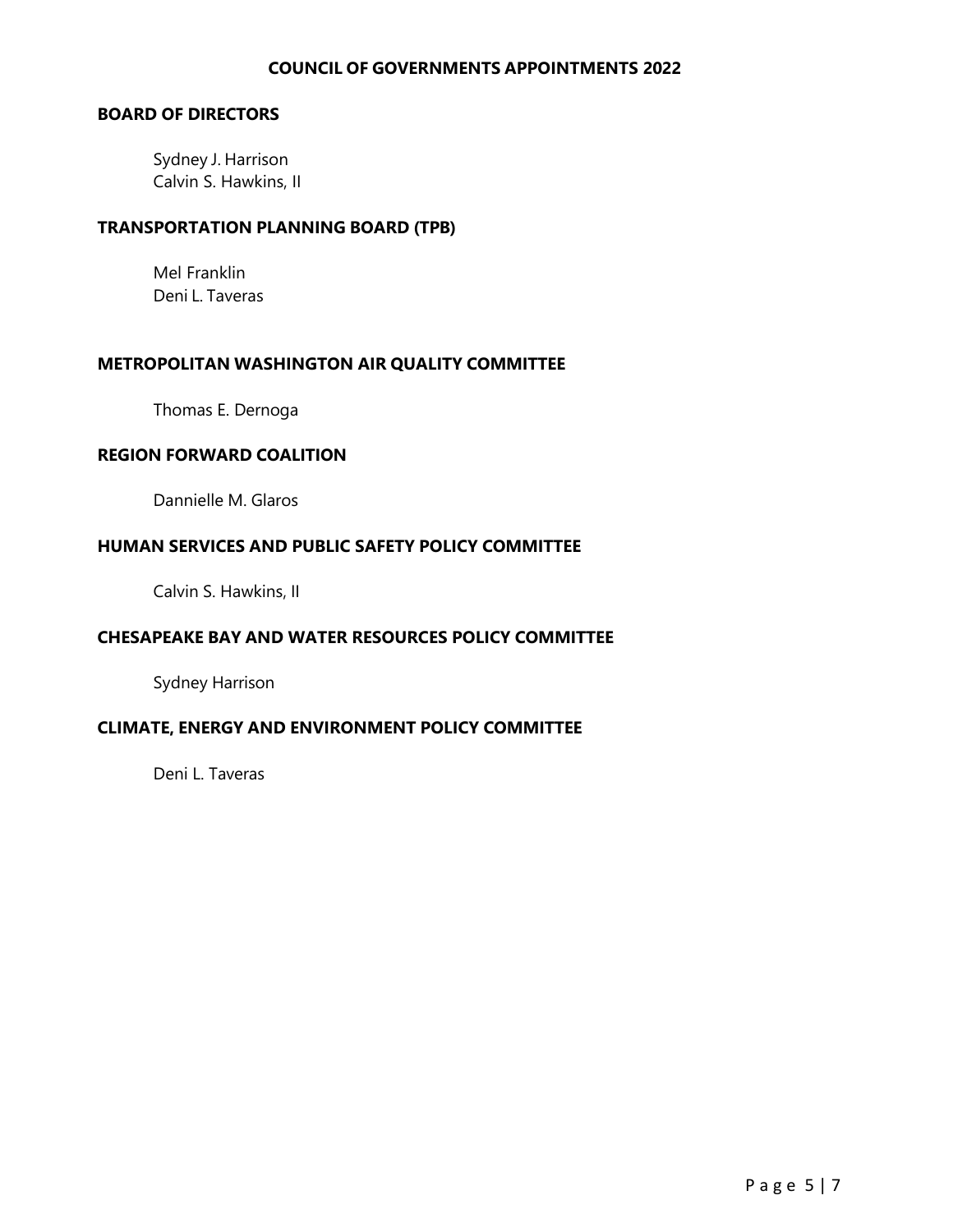# **PRINCE GEORGE'S COUNTY BOARDS & COMMISSIONS APPOINTMENTS – 2022**

# **Board of Education**

Council Representative – Sydney J. Harrison

#### **Board of Social Services**

Council Representative – Deni L. Taveras

#### **Economic Development Corporation Board of Directors**

Council Representatives – Sydney J. Harrison Alternate – Derrick Leon Davis

#### **Health Advisory Committee**

Council Representative – Rodney C. Streeter

#### **Maryland Association of Counties**

Council Representatives – Mel Franklin Alternate – Todd M. Turner

#### **Mental Health Advisory Board**

Council Representative – Jolene Ivey Alternate – Edward P. Burroughs, III

#### **Parks and Recreation Advisory Board**

Council Representative – Sydney J. Harrison

#### **Prince George's Community Foundation**

Council Representative – Dannielle M. Glaros

## **Prince George's County Conference & Visitors Bureau (2)**

Council Representatives – Edward P. Burroughs, III Mel Franklin